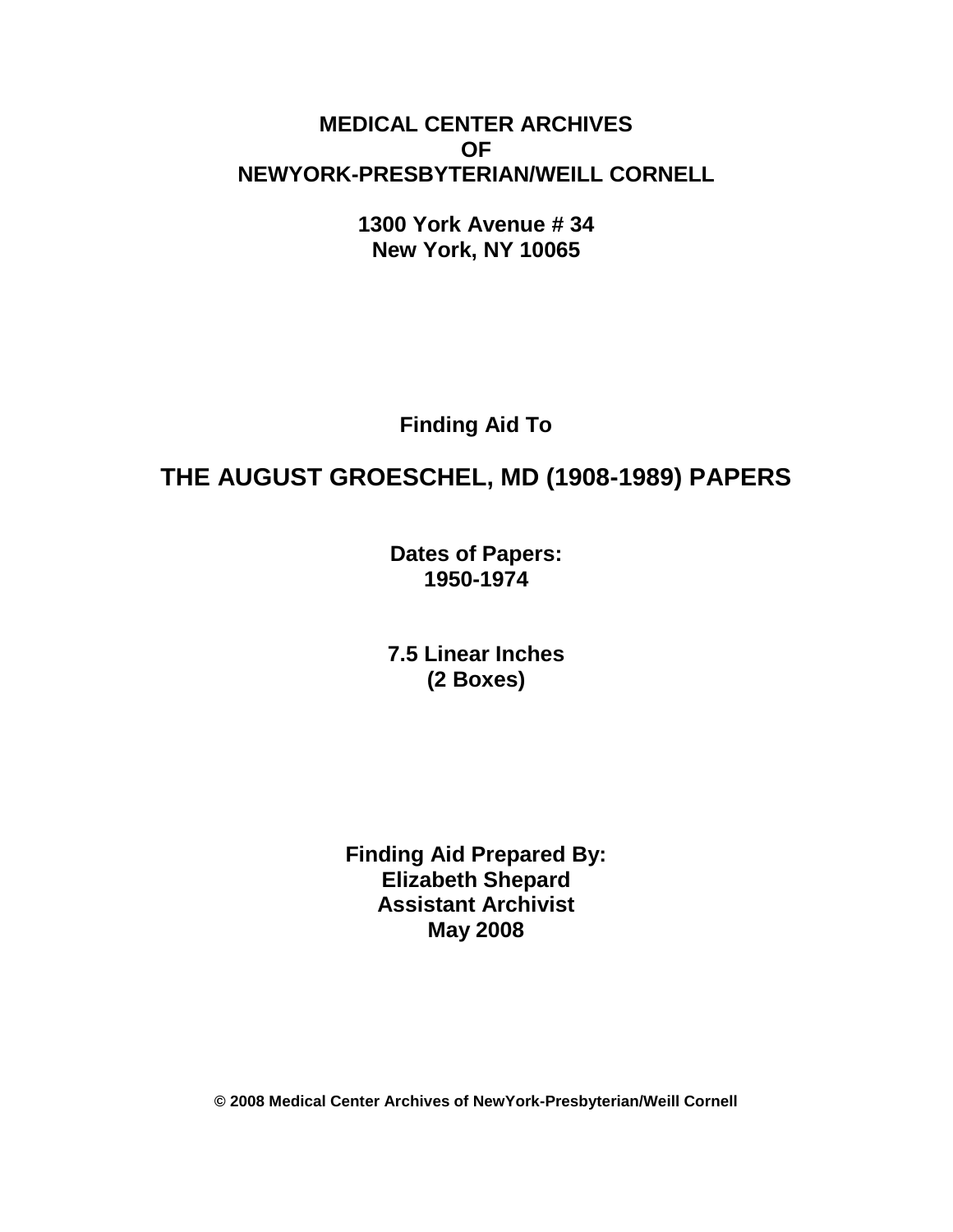### **PROVENANCE:**

The papers were donated by his daughter, Mrs. Margaret Groeschel Anderson, in November 1989.

## **ADMINISTRATIVE/BIOGRAPHICAL NOTE:**

Dr. August Groeschel was born in 1908. In 1931, he received a MD degree from Columbia University College of Physicians and Surgeons After graduation, he was a medical and surgical resident at French Hospital in New York and an obstetrical intern at New York Nursery and Child's Hospital. He open a private practice in Sussex, NJ, which he operated from 1934-1940.

He decided to go back to school, and in 1947, he received a MS in hospital administration at Columbia University School of Public Health. The last year of his MS program he was an administrative resident at University of Penn Hospital in Philadelphia.

He served with the US Army Medical Corps during WWII from 1941-1945. He continued to serve in the U.S. Army Reserves. He rose to Brigadier General of the 818<sup>th</sup> Hospital Center from 1961 to 1967.

He was a hospital administrator at New York Hospital. He was assistant director of New York Hospital from 1948-1952, associate director of professional services, 1954-1967, administrator of the hospital, 1967-1970, and vice president of the medical center, a newly created position, 1970-1973. In addition, he was assistant professor of public health at the college. He retired in 1973.

In addition, he was a founder of New York Blood Center.

He died on 04/23/1989.

# **SCOPE AND CONTENT NOTE:**

The papers include biographical information, committees and membership activities, and speeches. The collection is slim and only gives a small glimpse of Dr. Groeschel's work.

### **Series I: Biographical Information, 1970-1972 (Box 1)**

One folder contains articles mostly regarding his appointment as the vice president of the medical center in 1970. An additional folder is on the NYC Office on Aging.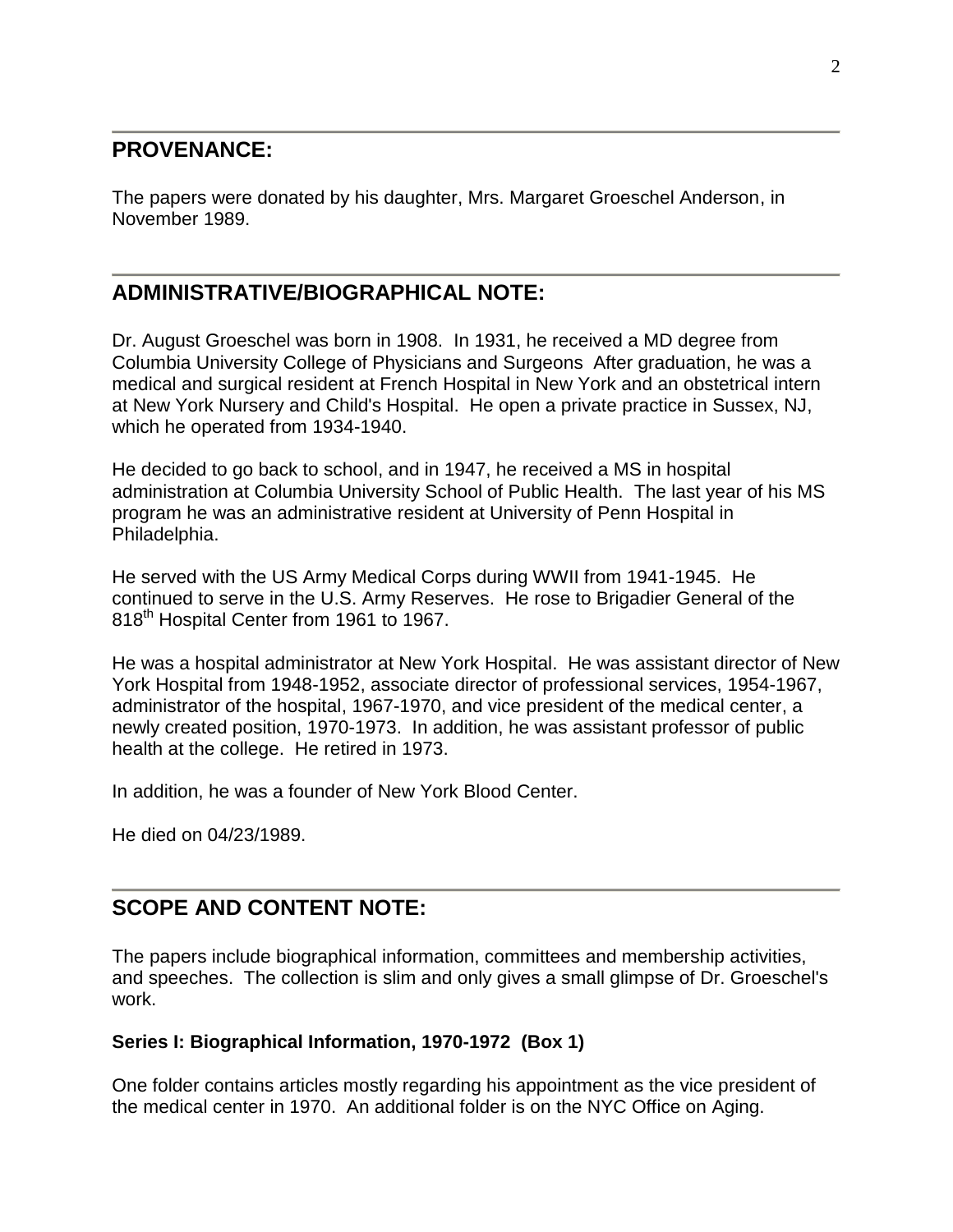#### **Series II: Committees and Memberships, 1964-1974 (Box 1)**

Folders on only a few of his committee and membership activities: includes Herman Biggs Society, New York Academy of Medicine, and Governor Rockefeller Conference on Health Services and Costs.

#### **Series III: Speeches, 1950, 1960, 1971-1972 (Boxes 1-2)**

Folders on only a few of his speeches. Material on his book "Law of Hospital, Physician, and Patient."

### **ACCESS RESTRICTIONS:**

### **ACCESS POINTS:**

### **RELATED MATERIAL:**

### **BOX AND FOLDER LIST:**

#### **Box 1: Series I, Biographical Information, 1970, 1972**

#### **Folder: Description:**

- 1 Biographical Information, 1970, 1972
- 2 NYC Office on Aging, 1970

#### **Box 1: Series II, Committees and Memberships, 1964-1974**

- **Folder: Description:**
- 3 Herman Biggs Society, Member, 1973-1974
- 4 New York Academy of Medicince, Committee on Special Studies, 1964-1965
- 5 NYH-CME, Community Coordination Group, 1966-1969
- 6 Gov. Rockefeller Conference on Health Services and Costs, 05/14-15/1970